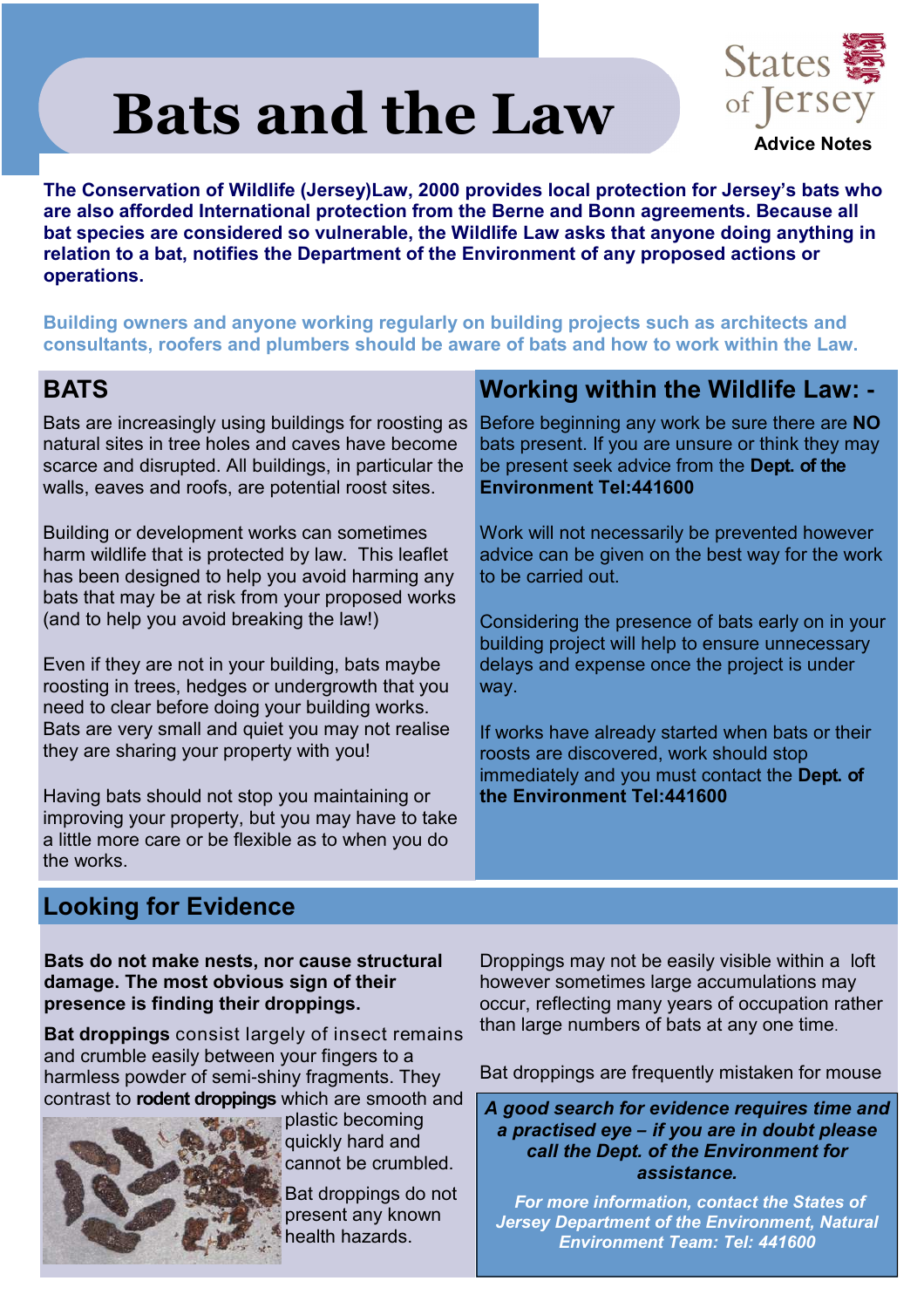

All bats are declining in numbers – some of the biggest threats are:

- Damage to their roost sites by buildings works
- Blocking of roost entrances by building works
- Destruction of roost sites by tree felling or tree surgery
- Poisoning by toxic timber treatments chemicals
- If roosts are recognised, such harm can be avoided.

# Different species of bats prefer different places but most creep into tiny spaces. Few bats hang freely choosing instead to squeeze into cracks and crevices **Where do bats roost in buildings?**

#### **Outside they may roost:**

• Under weather boarding or hanging tiles

like the tiny gaps between the roof tiles and felt.

- Above soffits and behind fascia and barge boarding
- In gaps behind cladding tiles or wood
- Between underfelt and boards or tiles
- Inside cavity walls

#### **Inside roof spaces they may roost:**

- Inside the roof apex
- Along the ridge beam
- Along the gable end
- Around the chimney breast In the eaves or in cavity walls.

# **When do bats use buildings ?**

## **Best practice within bat roosts:**

The control of wasps, bees, hornets, cluster flies and rodents may unintentionally affect bats or their roosts.

Please think before doing anything in areas where bats are, or are known to have been present.

*Rodenticides* should not be placed in an open tray below roosting bats.

*Insecticides are* recommended as safer for use near mammals are based on permethrin and cypermethrin.

**Breathable Roofing Membranes** should not be used due to a risk of bats' feet and wings becoming entangled.

#### **Bats may use buildings at any time, but are most often found in houses between May and August.**

- Mother bats have only one baby a year, suckling it for several weeks. The mothers gather in maternity roosts to have their babies in the summer, and this is the time they are most likely to use buildings.
- The bats move away when the young can fly and feed themselves, and have usually left by September.
- Immature individuals, adult males and non- breeding females will occupy a variety of roosts, individually or in small groups.
- Disturbance or the use of toxic chemicals at maternity roosts in houses can have a major impact on bat populations gathered from a wide area.
- Bats do roost in houses in winter, usually individually, but are less commonly found.

All species of bats recorded in Jersey have been recorded in houses:

**Species of Pipistrelle** bats commonly use houses as maternity roosts, choosing confined spaces on the outside of buildings, such as soffits, or behind barge boards or hanging tiles, where they can rarely be seen.

**Grey long-eared bats** mostly prefer older houses with high open roof spaces. Small clusters may be seen at junctions of roof timbers or under the ridge.